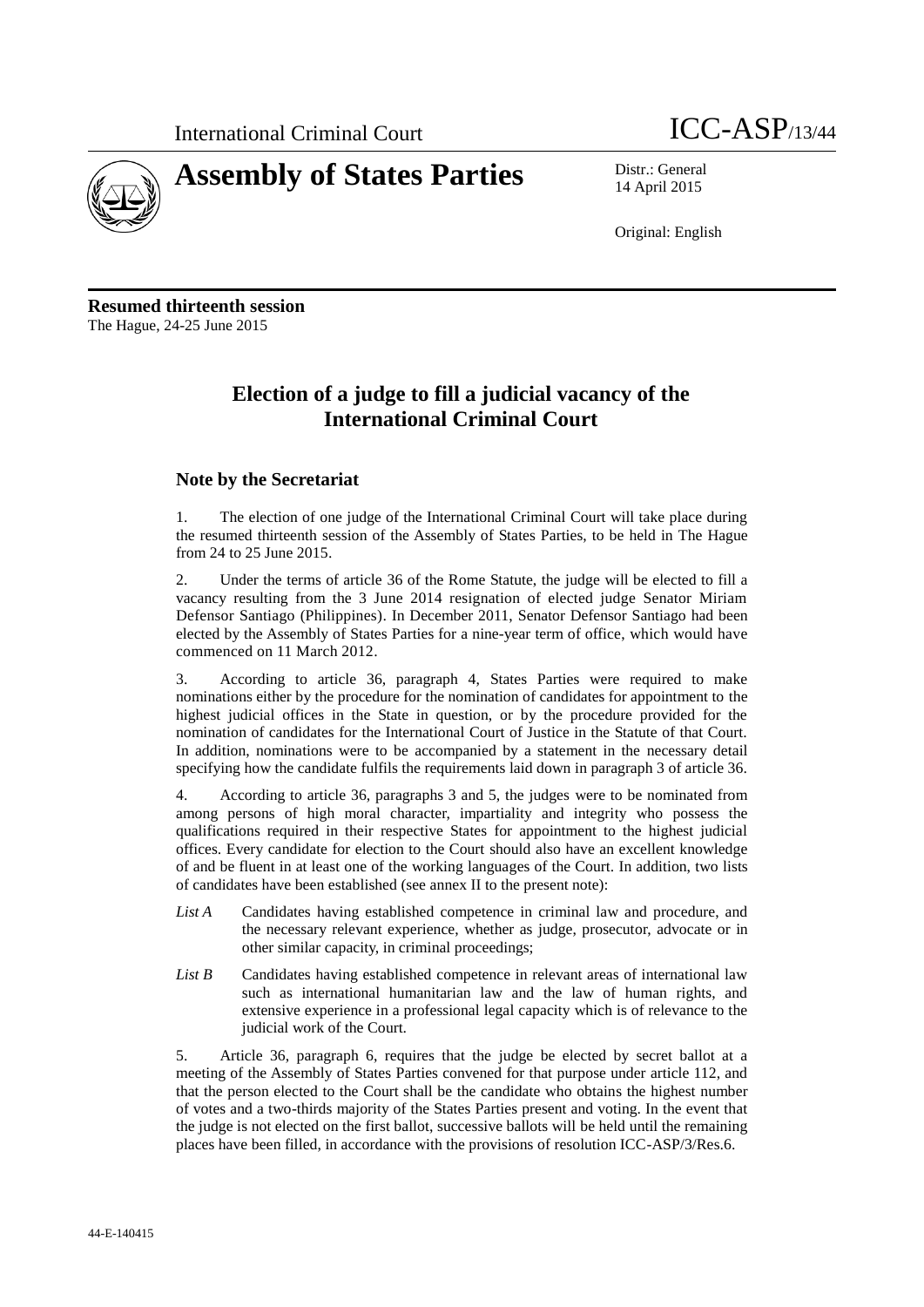6. Under the terms of article 36, paragraphs 7 and 8, no two judges may be nationals of the same State, and the States Parties shall, in the selection of judges, take into account the need, within the membership of the Court, for the representation of the principal legal systems of the world; equitable geographical representation; and a fair representation of female and male judges. In addition, States Parties are required to take into account the need to include judges with legal expertise on specific issues, including, but not limited to, violence against women or children.

7. The Assembly of States Parties, at the 6th plenary meeting of its third session, on 10 September 2004, adopted resolution ICC-ASP/3/Res.6 relating to the procedure for the nomination and election of the judges of the International Criminal Court. Furthermore, the Assembly of States Parties, at the 9th plenary meeting of its resumed fifth session, on 1 February 2007, adopted resolution ICC-ASP/5/Res.5 containing an amendment to operative paragraph 27 of resolution ICC-ASP/3/Res.6. The Assembly, at the 13th plenary meeting of its thirteenth session, on 17 December 2014, adopted resolution ICC-ASP/13/Res.5 containing annex II which amended operative paragraph 27 b) of resolution ICC-ASP/3/Res.6.

8. In accordance with paragraph 13 of that resolution, the nomination period was opened on 18 February 2015, by a decision of the Bureau of the Assembly of States Parties. By the closing date of 31 March 2015, the Secretariat had received three nominations. By a communication, dated 13 April 2015, the Embassy of Bangladesh to the Netherlands announced the withdrawal of the candidature of Mr. A.B.M. Khairul Haque. The Government of Bangladesh had nominated him by a communication dated 31 March 2015.

9. Furthermore, in accordance with paragraph 27 (d) of that resolution, "[i]f at the time of the election a regional or gender minimum voting requirement is not fulfilled, only candidates that can satisfy any of the underrepresented regional minimum voting requirements as well as the underrepresented gender minimum voting requirement can be nominated." Given this provision and taking into account the minimum voting requirement applicable to the Group of Asia-Pacific States, only candidates from this region could be nominated for the election.

10. As required by paragraph 8 of the same resolution, the Secretariat of the Assembly of States Parties placed the nominations of candidates for judge, together with the accompanying statements referred to in article 36 of the Statute and other supporting documentation, on the Internet web site of the International Criminal Court<sup>1</sup> as soon as possible after they were received. In accordance with paragraph 9 of resolution ICC-ASP/3/Res.6, a list in English alphabetical order of all persons nominated, with accompanying documents, is contained in the present note. Three additional lists are provided in further annexes containing the names of the candidates organized according to list A or B (annex II), by regional group (annex III) and by gender (annex IV).

11. The procedure to be followed for the election of one judge is laid down in paragraphs 15 to 25 and paragraph 27 of resolution ICC-ASP/3/Res.6.

12. A guide for the election to fill a judicial vacancy is contained in document ICC-ASP/13/45.

 $\overline{a}$ 

<sup>&</sup>lt;sup>1</sup> http://www.icc-cpi.int, under Assembly of States Parties.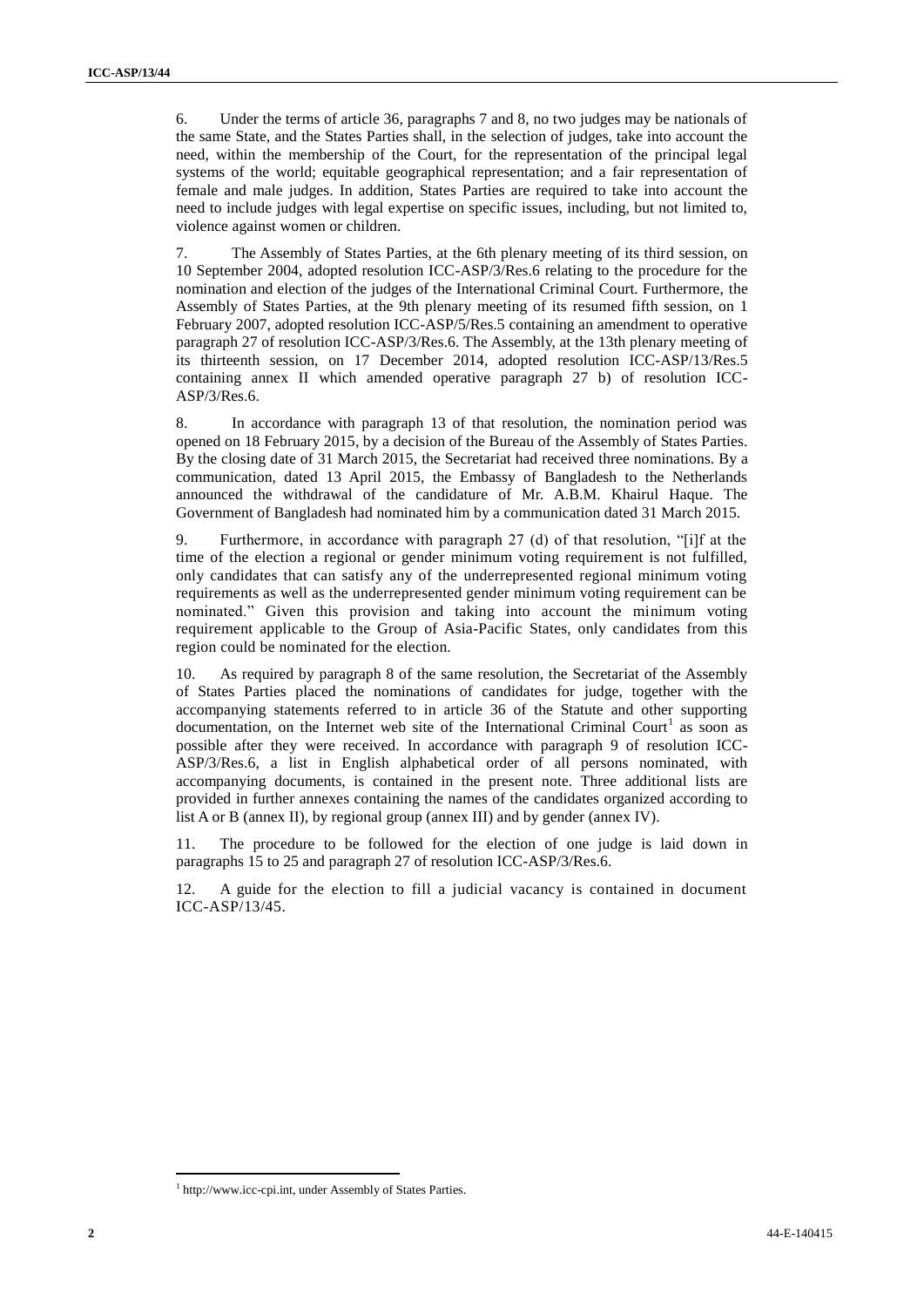## **Annexes**

| Contents |  |
|----------|--|

|          |                                                                     | Page |
|----------|---------------------------------------------------------------------|------|
| Annex I: | Alphabetical list of candidates (with statements of qualifications) | 4    |
|          | 1.                                                                  | 4    |
|          | 2.                                                                  | -10  |
|          | Annex II: List of candidates organized according to lists A and B   | 17   |
|          |                                                                     | -17  |
|          |                                                                     | 17   |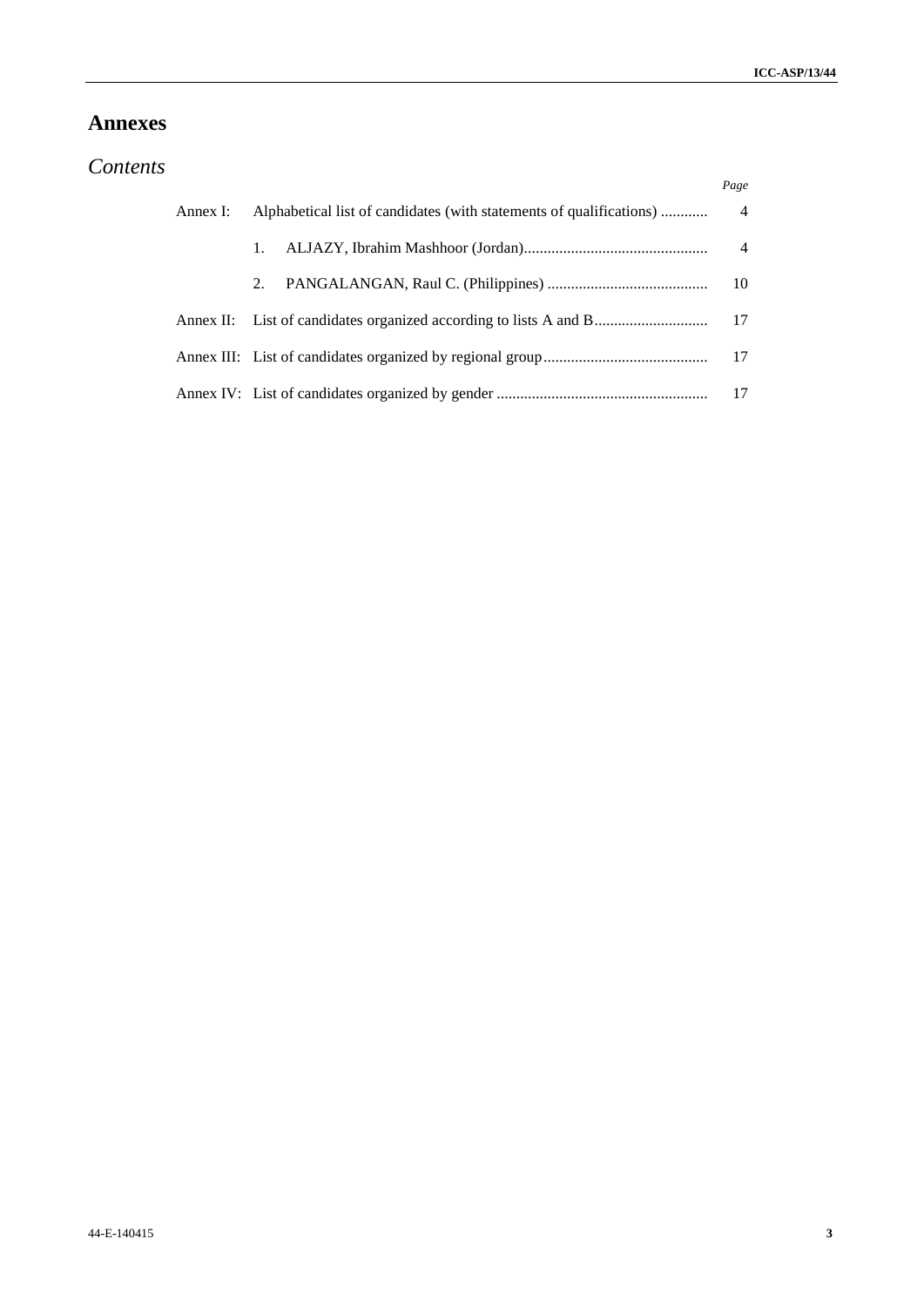## **Alphabetical list of candidates (with statements of qualifications)**

# **1. ALJAZY, Ibrahim Mashhoor (Jordan)**

[Original: English]

## **Note verbale**

The Embassy of the Hashemite Kingdom of Jordan presents its compliments to the Secretariat of the Assembly of States Parties to the Rome Statute of the International Criminal Court, and has the honour to inform the Secretariat that the Government of the Hashemite Kingdom of Jordan has decided to nominate Dr. Ibrahim Mashhoor Aljazy in accordance with article 36, paragraph 4 (a) (ii) of the Rome Statute to fill the judicial vacancy after the resignation of elected judge Senator Miriam Defensor Santiago (Philippines), at the elections to be held during the resumed session of the Assembly of States Parties scheduled to take place in The Hague on 24-25 June 2015.

The Hashemite Kingdom of Jordan as a strong and long-standing supporter of the International Criminal Court attaches great importance to the quality, effectiveness and efficiency of the criminal procedures, which the Hashemite Kingdom of Jordan deems to be a key component in the fight against impunity of the most serious international crimes committed.

In this regard, the Hashemite Kingdom of Jordan nominates Dr. Ibrahim Aljazy to the Assembly of States Parties as being eminently qualified to be elected as a judge of the Court. Dr. Aljazy is an excellent international law practitioner with established competence in relevant areas of international law. The Jordanian candidate has gathered extensive judicial experience in his various professional legal capacities and fully meets the requirements set out in article 36, paragraph 3 (b) (ii), of the Rome Statute and stands as a List B candidate at the forthcoming elections. The curriculum vitae and other relevant documents of Dr. Aljazy are attached.

## **Statement of qualifications**

Statement submitted in accordance with article 36.4(a) of the Rome Statute of the International Criminal Court and resolution (ICC-ASP/3/Res.6) of the Assembly of States Parties relating to the procedure for the nomination and election of judges of the International Criminal Court

1. Dr. Ibrahim M. H. Aljazy is a person of high moral character, impartiality and integrity, who possesses the qualifications required by the Hashemite Kingdom of Jordan for appointment to the highest judicial offices (article 36(3)(a)).

Dr. Aljazy fulfils the requirements of article 36(3)(b)(i) and (ii), as is specified in his curriculum vitae. He has established competence in international law and procedure, and the necessary relevant experience, as an advocate, scholar and judicial advisor as with more than ten years practice in international law proceedings. He has established competence in relevant areas of international law, in particular international humanitarian law and the law of human rights, and has extensive experience in a professional legal capacity which is of relevance to the judicial work of the Court.

Dr. Aljazy, having earned his LL.M and PhD degrees in the United Kingdom and having worked as an attorney and visiting professor in a number of foreign countries including Malta, Lebanon and Sweden, has an excellent knowledge of and is fluent in English (article  $36(3)(c)$ ).

2. Dr. Aljazy is being nominated for inclusion in List B for the purposes of paragraph 5 of article 36 of the Statute.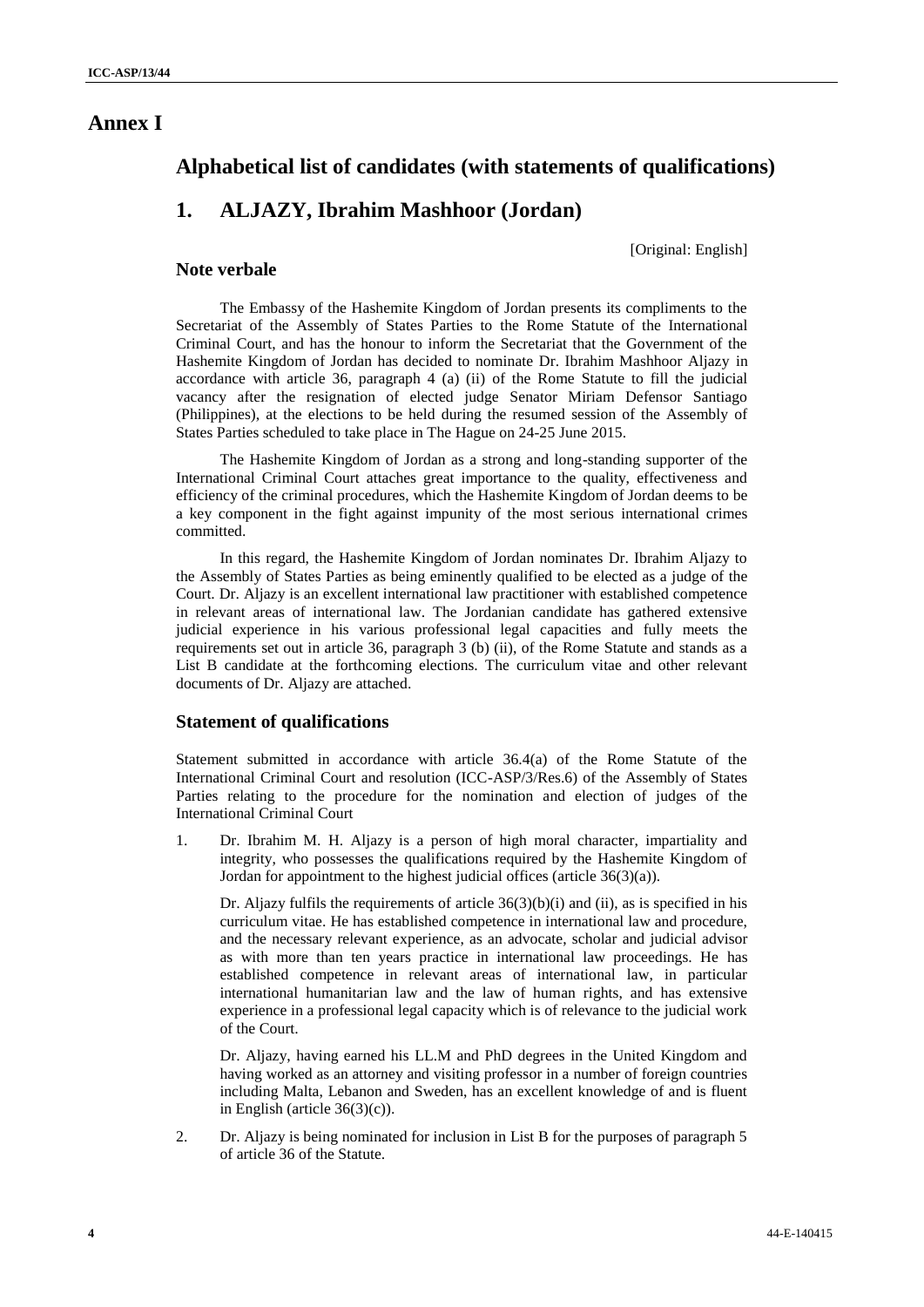- 3. The information relating to subparagraph (i) to (iii) of paragraph 8(a) of article 36 of the Statute is as follows:
	- (a) Dr. Aljazy is qualified for appointment to the highest judicial offices in the Hashemite Kingdom of Jordan, which has a civil law legal system. He has also received a legal education at the postgraduate level in the United Kingdom, which has a common law legal system.
	- (b) Dr. Aljazy is a national of the Hashemite Kingdom of Jordan.
	- (c) Dr. Aljazy is male.
- 4. Dr. Aljazy has legal expertise on a wide range of specific issues related to the work of the Court, including, but not limited to, the following:
	- (a) Extensive practical and academic experience in the area of international law, international humanitarian law and international human rights law. He has participated in drafting Bilateral Judicial Cooperation Treaty, among other things;
	- (b) Served as a Minister of State for Legal Affairs and Minister of Justice and is currently the Dean of the faculty of Law at the University of Jordan and a practicing lawyer.
	- (c) Appointed as an assistant for the president of the University, Amman Arab University and Dean of the School of Law.
	- (d) Lectured internationally on international law, international criminal law and human rights in relation to Jordan and the Arab Region for over 20 academic terms at a number of respected universities in Lebanon, Qatar, United Arab Emirates, Syria, Kuwait, Bahrain, Morocco, Sweden, Spain Italy, Malta, Uganda, Switzerland and The United States of America.
- 5. Dr. Aljazy is a national of the Hashemite Kingdom of Jordan and does not possess the nationality of any other State.

## **Curriculum vitae**

| <b>Family name:</b>    | ALJAZY                |                 |  |  |  |
|------------------------|-----------------------|-----------------|--|--|--|
| <b>First name:</b>     | <b>Ibrahim</b>        |                 |  |  |  |
| Middle name:           | Mashhoor              |                 |  |  |  |
| <b>Gender:</b>         | Male                  |                 |  |  |  |
| Date of birth:         | 15 January 1966       |                 |  |  |  |
| <b>Nationlity:</b>     | Jordanian             |                 |  |  |  |
| Regional criteria:     | Asia/Pacific          |                 |  |  |  |
| <b>Marital status:</b> | Married               |                 |  |  |  |
| List $A /$ List B:     | List B                |                 |  |  |  |
| Languages:             | Mother tongue: Arabic |                 |  |  |  |
| English                | (written) Advanced    | (oral) Advanced |  |  |  |

#### **Educational qualifications**

09/1995-12/2000

- *Institution:* School of Oriental and African Studies, University of London
- *Qualification(s) obtained:* Ph.D. in International Law

09/1991-09/1992

- *Institution:* University of Essex
- *Qualification(s) obtained:* Master of Laws Degree (LL.M)/ International Human Rights Law

07/1991-09/1991

- *Institution:* University of Essex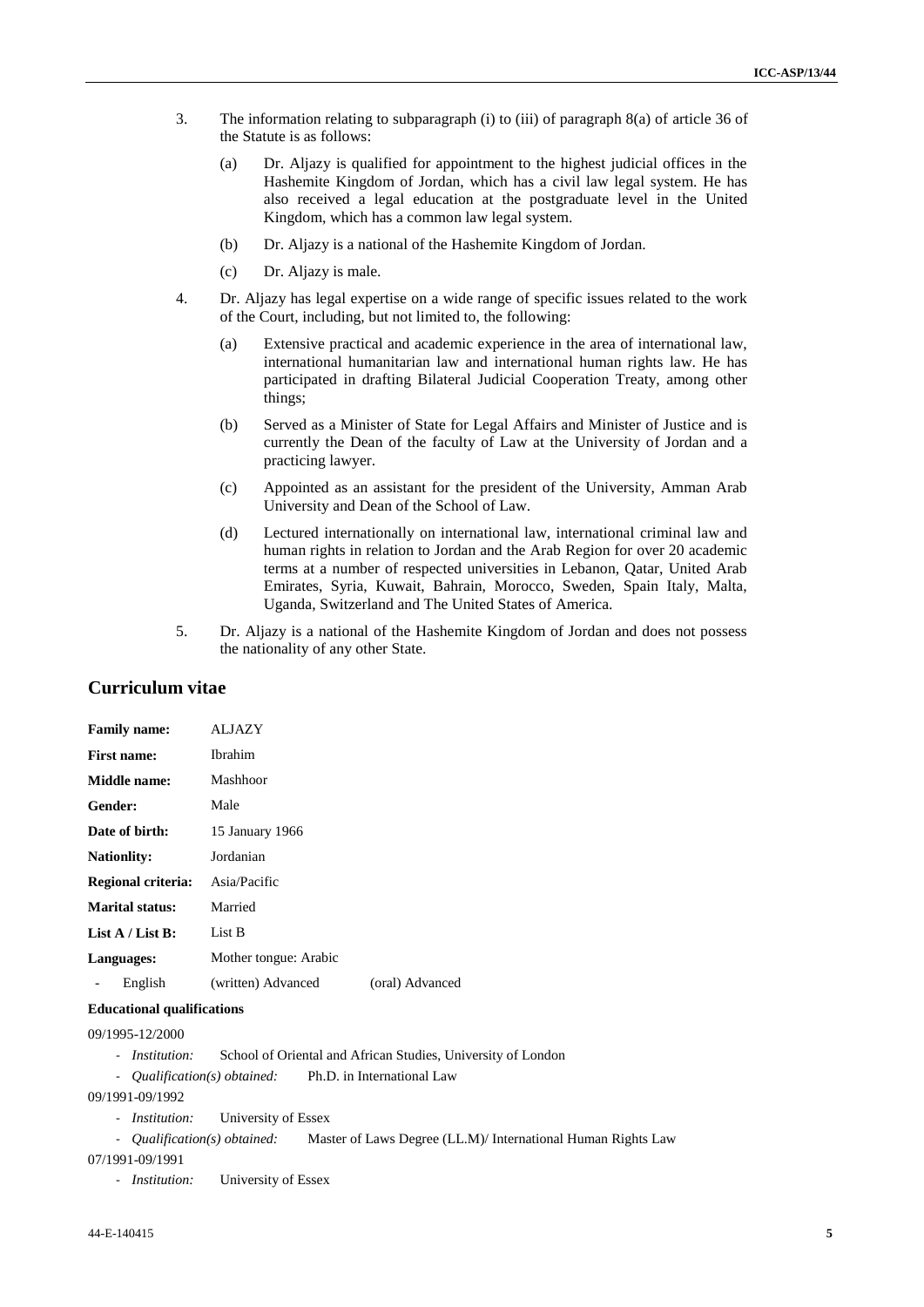|               |                                |                                           | - Qualification(s) obtained: Pre-sessional English Course |
|---------------|--------------------------------|-------------------------------------------|-----------------------------------------------------------|
|               | 09/1986-07/1991                |                                           |                                                           |
|               | - Institution:                 | University of Damascus, Syria             |                                                           |
|               | - Qualification(s) obtained:   |                                           | Bachelor of Laws Degree (LL.B)                            |
|               | <b>Professional experience</b> |                                           |                                                           |
|               | $2014 -$ to the present day    |                                           |                                                           |
|               | - Employer:                    | University of Jordan                      |                                                           |
|               | - Post title:                  |                                           | The Dean of the Faculty of Law                            |
|               | $2013 -$ to the present day    |                                           |                                                           |
|               |                                |                                           | - <i>Employer</i> : The International Law Association     |
|               |                                |                                           | - <i>Post title</i> : Chairman of the Jordanian Branch    |
|               | $2010 -$ to the present day    |                                           |                                                           |
|               |                                | - Employer: University of Jordan          |                                                           |
|               |                                |                                           | - Post title: Associate Professor of International Law    |
|               |                                | - Other information: Full time professor  |                                                           |
|               | $07/2003$ – to the present day |                                           |                                                           |
|               | - Employer:                    |                                           | Aljazy & Co. - Advocates and Legal Consultants            |
|               | Post title:                    | Senior Partner                            |                                                           |
|               | $2002 -$ to the present day    |                                           |                                                           |
|               |                                | - Employer: University of Jordan Hospital |                                                           |
|               | - Post title: Legal Advisor    |                                           |                                                           |
| $2013 - 2014$ |                                |                                           |                                                           |
|               | - Employer:                    | Amman Arab University                     |                                                           |
|               | - Post title:                  |                                           | Vice President-The Dean of the Faculty of Law             |
| $2012 - 2012$ |                                |                                           |                                                           |
|               | - Employer:                    | Government of Jordan                      |                                                           |
|               | - Post title:                  | Minister of Justice                       |                                                           |
| $2011 - 2012$ |                                |                                           |                                                           |
|               | - <i>Employer</i> :            | Government of Jordan                      |                                                           |
|               | - Post title:                  |                                           | Minister of State for Legal Affairs                       |
| $2011 - 2012$ |                                |                                           |                                                           |
|               | - Employer:                    |                                           | Retired Army Officers Foundation                          |
|               | - Post title:                  | Chairman                                  |                                                           |
| $2011 - 2012$ |                                |                                           |                                                           |
| $\sim$        | <i>Employer:</i>               |                                           | Joint Procurements Department                             |
|               | - Post title:                  | Chairman                                  |                                                           |
| 2011          |                                |                                           |                                                           |
| $\sim$        | Employer:                      | University of Jordan                      |                                                           |
| $\sim$        | Post title:                    | Faculty of Law/ Vice Dean                 |                                                           |
| $2003 - 2011$ |                                |                                           |                                                           |
|               | - Employer:                    | University of Jordan                      |                                                           |
|               | - Post title:                  | Director of Legal Affairs                 |                                                           |
|               | $05/2002 - 12/2010$            |                                           |                                                           |
|               | - Employer:                    | University of Jordan                      |                                                           |
|               | - Post title:                  |                                           | Assistant Professor in Public International Law           |
|               | $07/2002 - 05/2003$            |                                           |                                                           |
| $\sim$        | <i>Employer:</i>               | University of Jordan                      |                                                           |
|               | - Post title:                  |                                           | Member of the Central Tenders Committee                   |
|               | - Other information:           | Part-Time                                 |                                                           |
|               | $01/2001 - 10/2002$            |                                           |                                                           |
| $\sim$        | <i>Employer:</i>               |                                           | Amman Private University/ Jordan                          |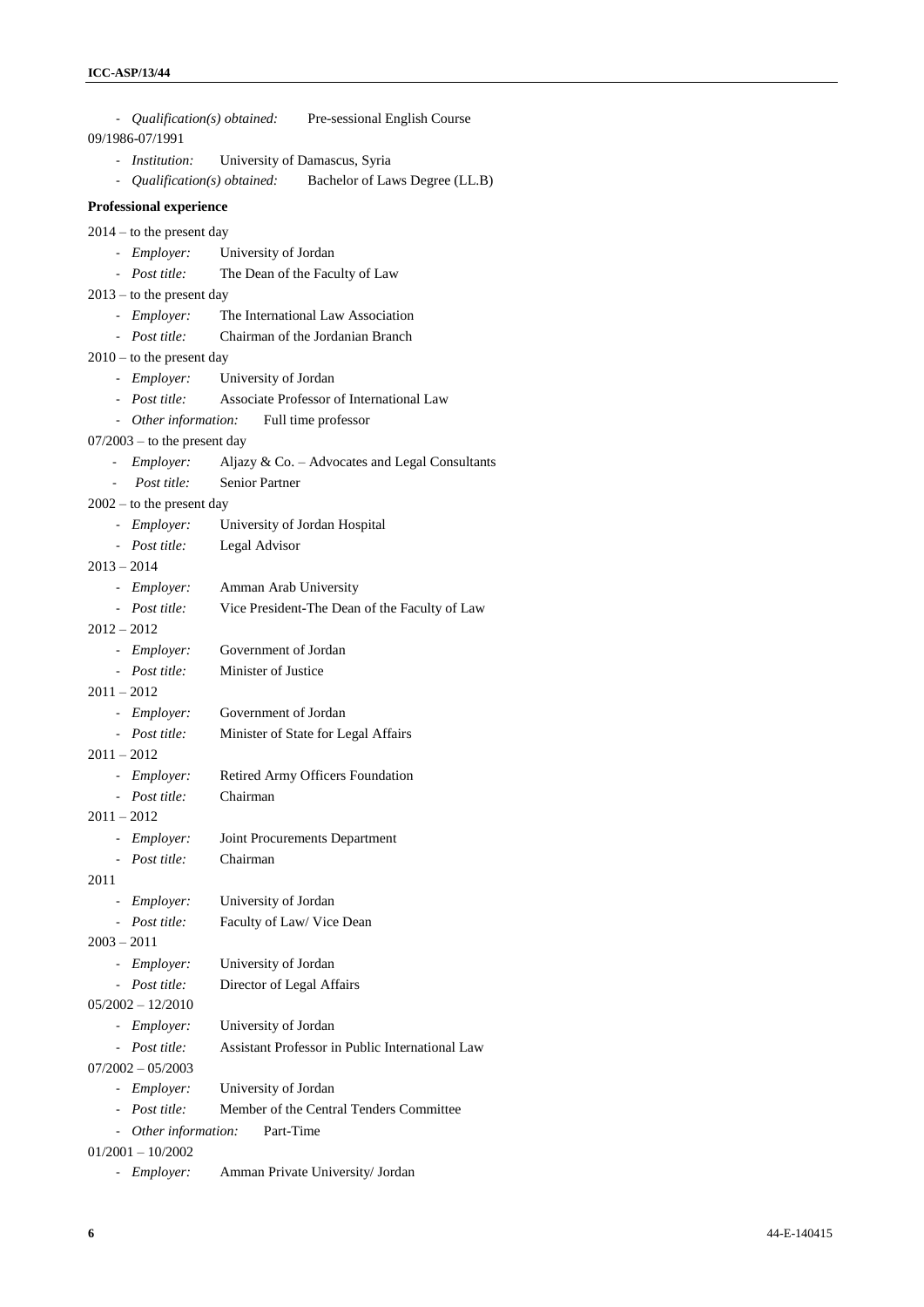| Lecturer in Public International Law                       |
|------------------------------------------------------------|
|                                                            |
| Aljazy Shipping & Forwarding                               |
| <b>Advisor for International Relations</b>                 |
|                                                            |
| North Africa Team, London                                  |
| Research Assistant/Internship at Amnesty International     |
|                                                            |
| <b>United Nations</b>                                      |
| Secretary to the Chairman of Sub-Committee of Human Rights |
|                                                            |
| Aljazy Shipping & Forwarding                               |
| <b>Advisor for International Relations</b>                 |
|                                                            |
| University of Essex                                        |
| Conducted research at the Human Rights Centre              |
|                                                            |
| The Arab Organization for Human Rights, Egypt              |
| Research Assistant/Internship                              |
|                                                            |
| Aljazy Shipping & Forwarding                               |
| Sales and Marketing                                        |
|                                                            |

#### **Other professional activities**

2015

- *Activity:* Setting up an Academic Chair for "the Rule of Law and Anti Corruption" at the Faculty of law, University of Jordan, with the Centre of the Rule of Law and Anti Corruption, Qatar, March, 2015.

#### $2009 - 2011$

- *Activity*: Participated in starting MA Program at the University of Jordan on Global Challenges, Amman, Jordan

2005-2006

- *Activity:* Participated in starting MA Program at the University of Jordan on Human Rights and Human Development in cooperation with Pavia and Padua University, Amman, Jordan

#### 2005

- *Activity:* Organizing a Seminar organized by the International Criminal Law Network (ICNL) with the title "The ICC and the Arab World", Amman, Jordan

#### **Most relevant publications**

- Ibarahim Aljazy, "The Arab League and Human Rights Protection" in Eugene Cotran and Adel Omar Sherif (eds.), Democracy, the Rule of Law and Islam, (London: Kluwer Law International, 1999
- Ibrahim Aljazy, The Role of Customary International Law in the Development of Environmental Law" paper presented at the Regional conference of Arab Chief of justice Conference for the protection of Environment and sustainable development, Supreme Constitutional Court of Egypt, Cairo, 29-31 May 2004.
- Ibrahim Aljazy, Countering Terrorism and Protecting Human Rights: An Islamic and Arab Legal Dimension, EJS, Vol. I5, No.1, 2010.
- Ibrahim Aljazy with Dr. Mahasen Jaghoub, "Comments on the International Court of Justice's Judgment on the Bosnia and Herzegovina VS. Serbia and Montenegro Case.", In English, Jordanian Journal for legal and political Studies, Volume 2, issue 2, April, 2010.
- Ibrahim Aljazy with Dr. Mahasen Jaghoub, "The Referral of Darfur Crisis to the International Criminal Court: A Legal Perspective" In English, , Dirasat Journal, Deanship of Scientific Research, The University of Jordan, Vol. 38, issue 2, November 2011.
- Ibrahim Aljazy with Dr. Mahasen Jaghoub, Kosovo's Declaration of Independence: Secession and States' Recognition, in English, Dirasat Journal, Deanship of Scientific Research, The University of Jordan, Amman. Volume, 38, issue 2, November 2011.
- Ibrahim Aljazy, 'Responsibility to Protect and the Arab League' Chapter in Book titled "An Institutional Perspective on the Responsibility to Protect' edited by Gentian Zyberi, Cambridge University Press, 2013.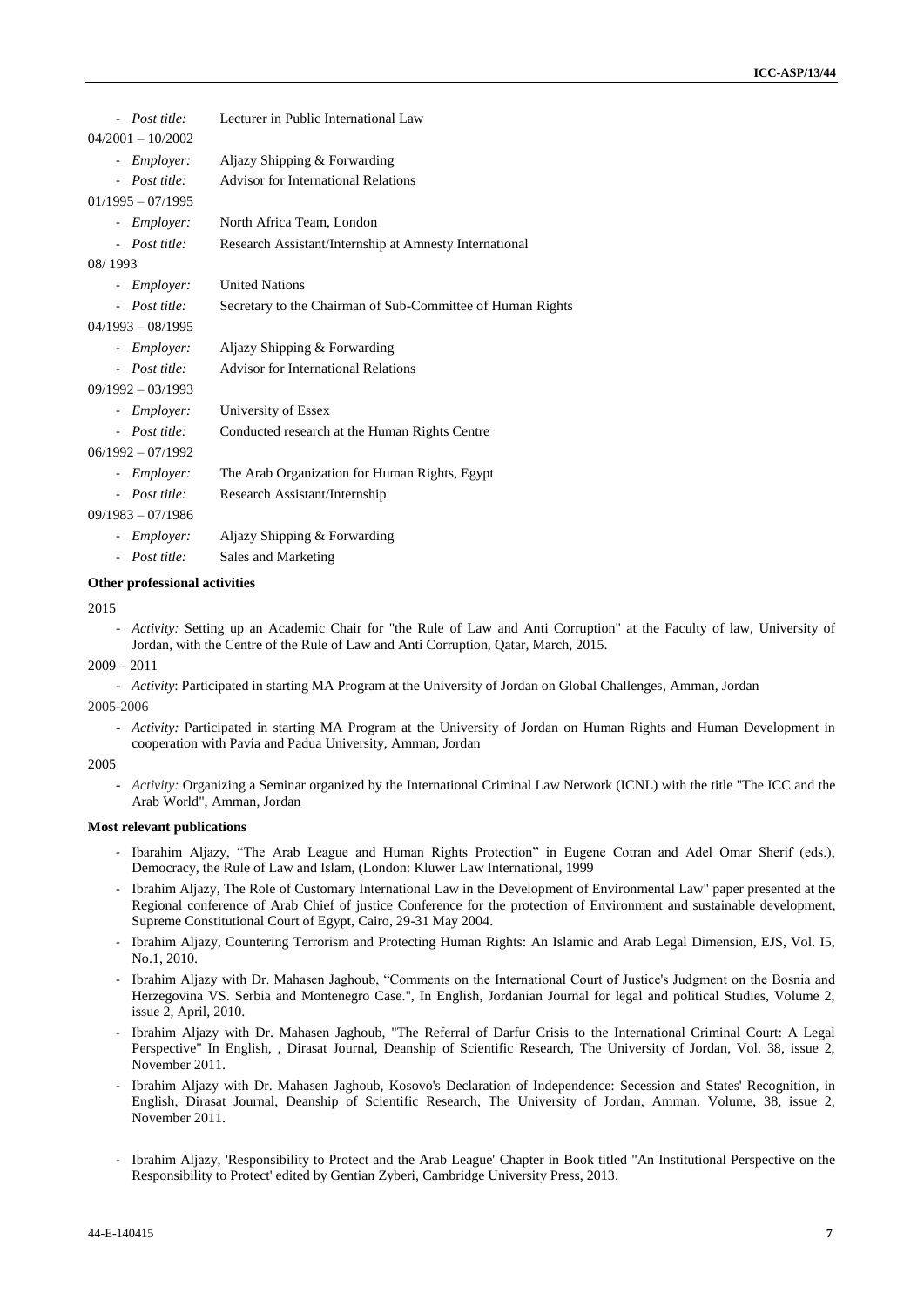- Ibrahim Aljazy with Laith Nasraween, "Positive Trends in Jordan: Constitutional Amendments of 2011", pp. 117-126, Yearbook of Islamic and Middle Eastern Law, Volume 16, 2010-2011.
- Ibrahim Aljazy Contributed an article to the book "Criminal Law Reform and Transitional Justice Human Rights Perspectives for Sudan." pp. 183-196, Edited by Lutz Oette, the article was titled "The Implementation of International Criminal Law in Arab States: The Jordanian Experience.", 2011.
- Ibrahim Aljazy with Mahasen Jagoub and Maysa Bydoon, "The Arab League", pp. 289-311, An Institutional Approach to The Responsibilty to Protect, Edited By Gentian Zyberi, Cambridge University Press, 2013.
- Ibrahim Aljazy with Mahasen Jaghoub, "Libya and Syria: The Responsibility to Protect and the Politics of Power", Yearbook of Islamic and Middle Eastern Law, pp. 196-210, Vol. 17, Issue 1, 2013.
- Ibrahim Aljazy, "the Current Constitutional Situation in the Arab States following the Arab Spring", accepted for publication, EJSS, Vol. 46, 2015.
- Ibrahim Aljazy, "Judicial Review in the Arab States", accepted for publication, EJSS, Vol. 46, 2015.

#### **Most relevant seminars**

10/2014 Conducted a training sessions on International Treaties for Diplomats of the Foreign Ministry in Abu Dhabi, UAE

04/2014 Attended the International Law Association 75th Conference, Washington DC, USA

11/2013 Represented a paper on Human Trafficking in Jordan: Reflections on Jordanian Legislations, Incorporating Aspects of Combating Human Trafficking in Educational Curricula In Arab Universities, the United Nation Office on Drugs and Crime, Kuwait

09/2013 International Institute for Humanitarian Law, Respecting IHL: Challenges and Responses, San Remo, Italy

04/2013 Represented a paper on R2P between the power of pitch and politics power: Case Studies on Syria and Libya, Responsibility to protect in theory and practice conference, ILA and University of Ljubljana, Slovenia

01/2013 Represented a Paper on Political, Legal and Constitutional Reform in Jordan, National Dialogue about the Priorities for Reforms, Hanns Seidel Stiftung, Jordan

09/2013 International Institute for Humanitarian Law, Respecting IHL: Challenges and Responses, San Remo, Italy

08/2012 Attended the International Law Association 74th conference, Sophia, Bulgaria

12/2012 Expert Consultation on Individual Criminal Sanctions with Particular Emphasis on Universal Jurisdiction, ICRC, Geneva

01/2011 Study Visit at Raoul Wallenberg Institute for Human Rights and International Humanitarian Law, Lund, Sweden

12/2010 Represented a paper on Incorporating Human Rights in Academic Curricula in the University of Jordan, Human Rights Education: Incorporating Human Rights in Academic Curricula of Institutions of Higher Education, The Royal Police Academy, Manama, Bahrain

9/2010 Participated in the Annual Conference of the IHL National Committees in Geneva and presented the Working Group 3 report, ICRC, Geneva

07/2010 Represented a paper on the Arab Charter on Human Rights, World Congress for Middle Eastern Studies, Barcelona, Spain

11/2009 Represented a paper on Urfi Marriage: between Shari'a and Law, Konrad-Adenauer-Stiftung Egypt and the Supreme Constitutional Court of Egypt, Cairo, Egypt

07/2009 Attended the Regime Interaction in International Law, Lauterpacht Centre for International Law, Cambridge, UK

08/2008 Advanced Training Course In International Humanitarian Law for University Teachers, Geneva Academy of International Humanitarian Law and Human Rights, Geneva, Switzerland

09/2007 Attended the Round table of the International Institute for Humanitarian Law, San Remo, Italy

07/2007 Attended Hague Joint Conference on Contemporary Issues of International Law, The Hague

06/2005 Participated in discussion included: targeted sanctions as a tool for managing armed conflicts; problems of effective implementation and enforcement; and humanitarian impact of comprehensive sanctions., UNITAR, NY

05/2004 Study Visit to the International Criminal Court, Organized by the Dutch Foreign Affairs Ministry

05/2004 Represented a paper on The Rule of International Law in the Development of Environmental Law, The Environment and Judiciaries of the Arab Law, organized by the Supreme Constitutional Court of Egypt and the United Nations Environmental Program, Cairo, Egypt.

#### **Membership of professional associations and societies**

- President, Jordanian Branch of the International Law Association
- Board Member, Jordan Energy Resources Incorporation, Amman
- Executive Committee Member, Jordan National Commission on International Humanitarian Law
- Board Member, University of Jordan Investment Fund
- Bar Association, Amman, Jordan
- Anglo-Jordanian Society, London
- International Bar Association
- International Law Association, Islamic Law & International Law Committee member, London
- Board of Trustees, Middle East Institute of International Law, Amman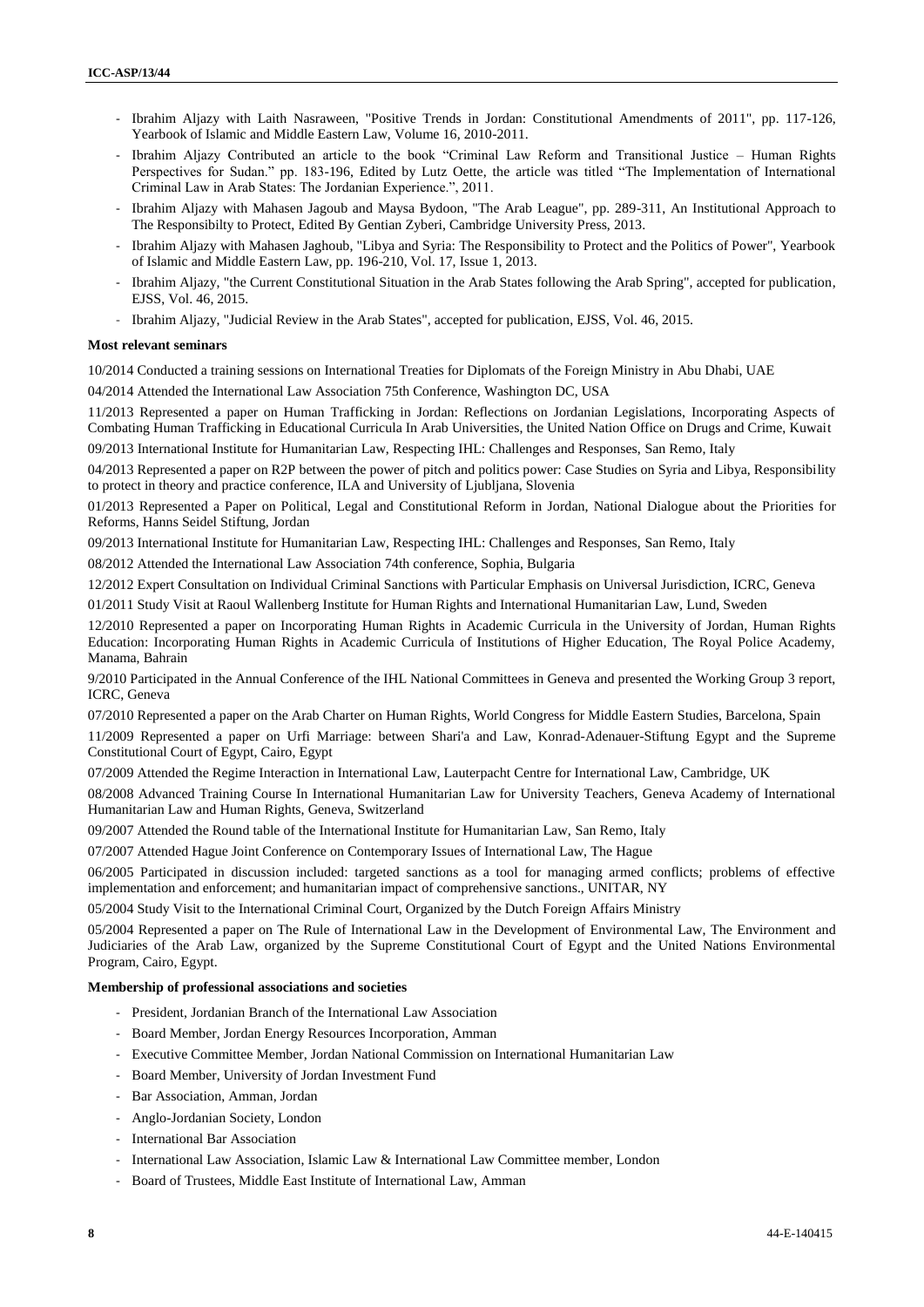- Middle East Association of International Law , Amman
- Arab Organization of Human Rights, Cairo, Egypt
- Amnesty International, London
- Jordanian Corporate Governance Association, Amman, Jordan.
- Jordanian Competition Association
- International Nuclear Law Association Brussels

#### **Awards and honours**

- UNESCO/Keizo Obuchi Award, Research Fellowships Program, Peaceful Settlement of Disputes, 2003-2004
- Study of the United States Institute on U.S. Foreign Policy, Sponsored by the U.S Department of State and the Richard L. Walker Institute of International and Area Studies at the University of South Carolina, 2005

#### **Personal interests**

History, reading.

#### **Other relevant facts**

Fulfilled the requirements for the rank of Full Professor, at the Faculty of Law at the University of Jordan, which is due in December 2015.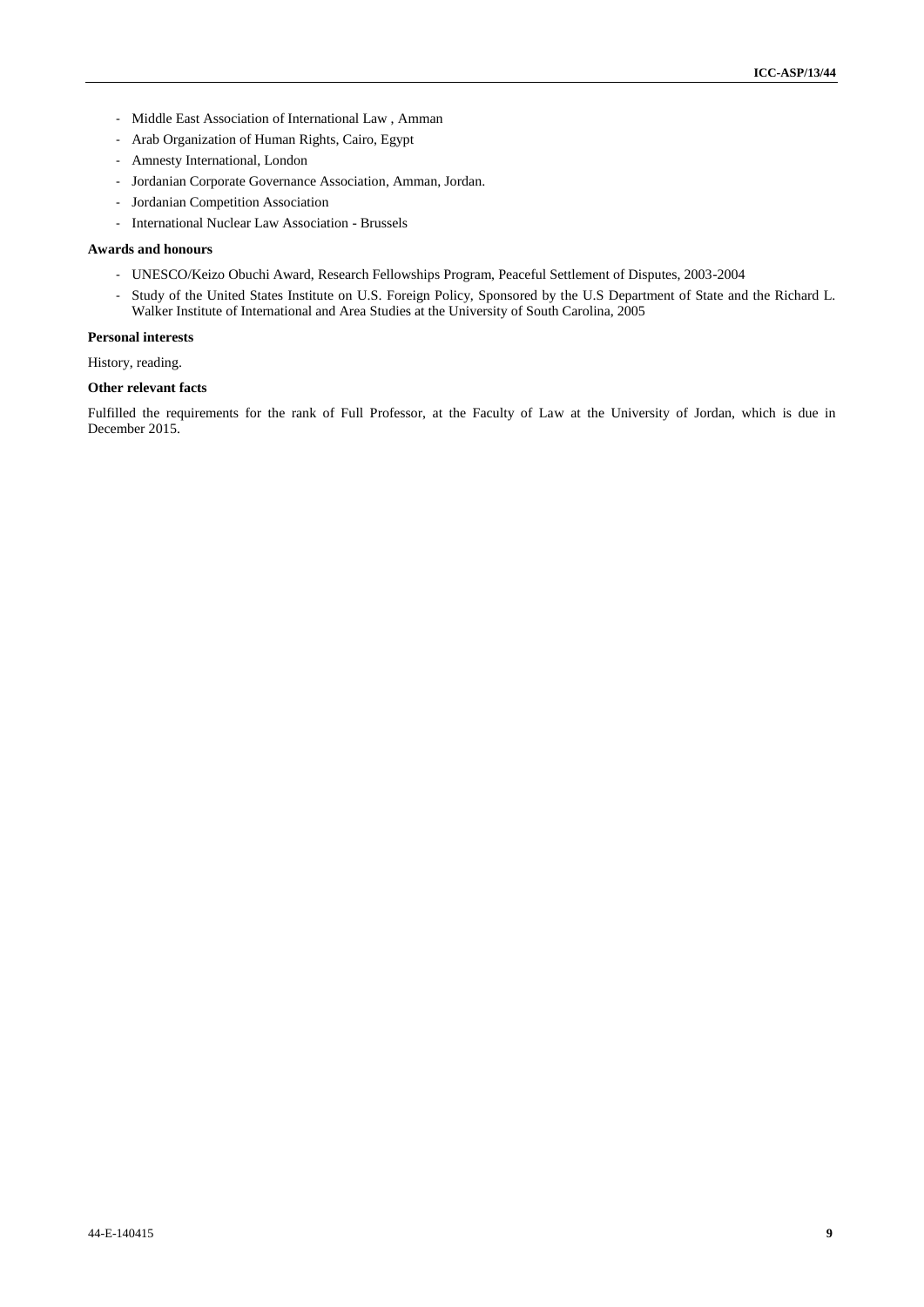# **2. PANGALANGAN, Raul C. (Philippines)**

[Original: English]

## **Note verbale**

The Embassy of the Republic of the Philippines presents its compliments to the Secretariat of the Assembly of States Parties to the Rome Statute of the International Criminal Court and has the honor to inform the Secretariat that the Government of the Republic of the Philippines has decided to nominate Dr. Raul C. Pangalangan as a candidate to fill the judicial vacancy resulting from the resignation of elected judge Senator Miriam Defensor-Santiago (Philippines) at the elections to be held during a resumed session of the Assembly of States Parties scheduled to take place in The Hague on 24 and 25 June 2015.

Dr. Pangalangan is a Professor of Law and former Law Dean at the University of the Philippines, and was a Philippine Delegate to the 1998 Rome Conference to establish the International Criminal Court. He has been nominated in accordance with article 36, paragraph 4(a)(ii) of the Rome Statute. He is a person of high moral character, impartiality, and integrity and possesses the qualifications required by Philippine law for appointment to the highest judicial offices.

The Government of the Philippines nominates Dr. Pangalangan based on his established competence in international law, including international humanitarian law and international human rights, and his professional qualifications as a member of the Philippine Bar since 1984 and public interest lawyer. He fully meets the requirements set forth in the Rome Statute, article 36.3(b)(ii). Accordingly, the Republic of the Philippines nominates him as a List B candidate in the forthcoming elections. The nomination document, curriculum vitae and other relevant documents of Dr. Pangalangan are attached.

Dr. Pangalangan received his international law training at the Harvard Law School, where he won prizes in international law, and The Hague Academy of International Law, where he was awarded the *Diplôme* in International Law. His expertise has been tapped by, *inter alia,* the Philippine Supreme Court (as *amicus* counsel), the Philippine Judicial Academy (the official training academy for judges), and the International Committee of the Red Cross (as an international humanitarian law expert). He successfully challenged, as lead counsel before the Supreme Court, the illegal arrests made under a state of emergency in 2006.

The Republic of the Philippines has supported the International Criminal Court from the adoption of the Court's Statute in Rome in July 1998, and affirms its continuing support for the Court's work in ending impunity by ensuring that individual criminal responsibility is enforced through the highest judicial standards.

## **Nomination submitted by the Philippine National Group in the Permanent Court of Arbitration**

Permanent Court of Arbitration Member of Court Republic of the Philippines

Manila, 30 March 2015

Re: Nomination of Dr. Raul C. Pangalangan as a candidate to fill the judicial vacancy resulting from the resignation of elected judge Senator Miriam Defensor-Santiago (Philippines) at the elections to be held during a resumed session of the Assembly of States Parties scheduled to take place in The Hague on 24 and 25 June 2015.

Pursuant to article 36, paragraph 4(a) (ii), of the Rome Statute of the International Criminal Court, the Philippine National Group in the Permanent Court of Arbitration has decided to nominate Dr. Raul C. Pangalangan, a national of the Republic of the Philippines, as a candidate to fill the judicial vacancy resulting from the resignation of elected judge Senator Miriam Defensor-Santiago (Philippines) at the elections to be held during a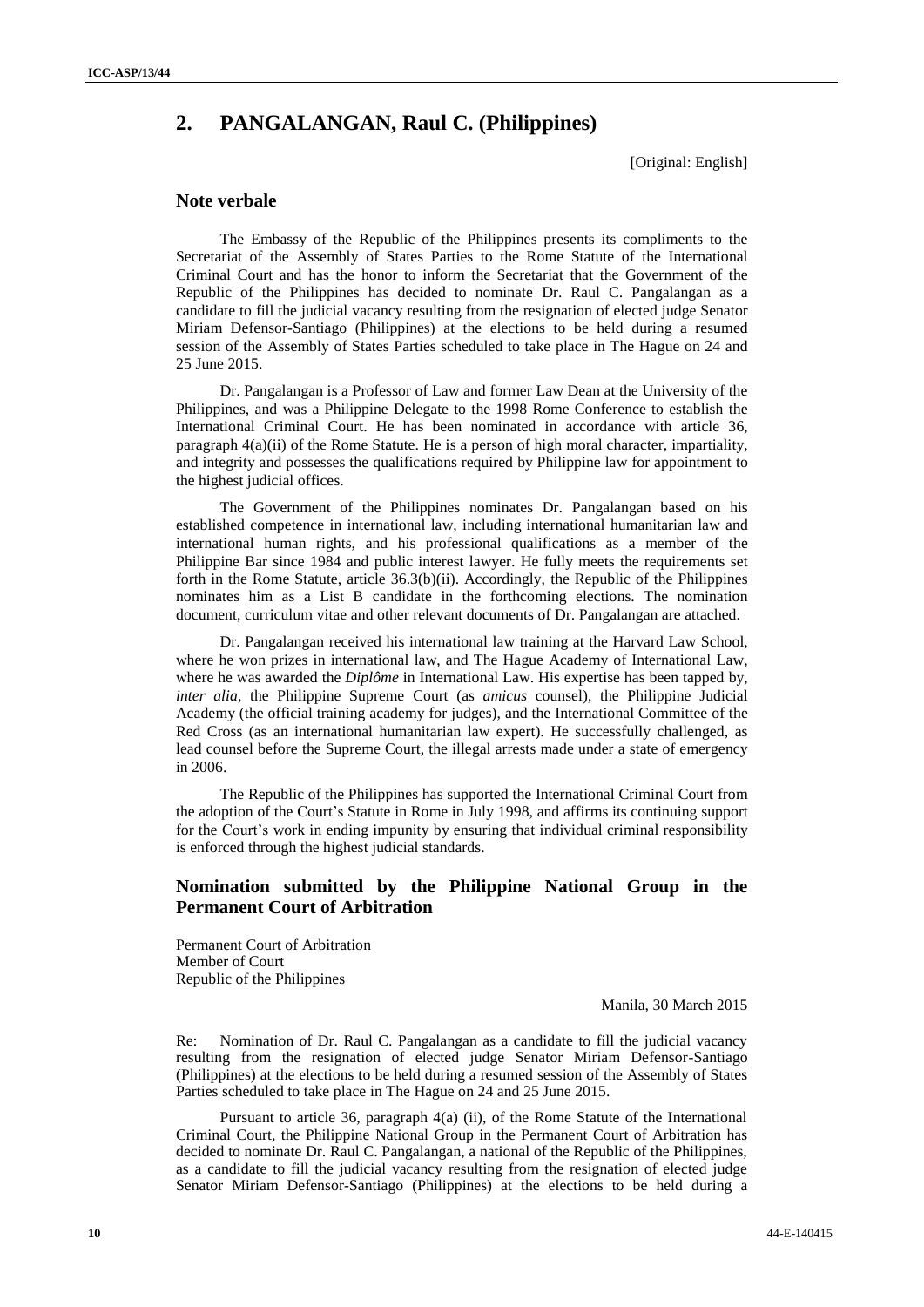resumed session of the Assembly of States Parties scheduled to take place in The Hague on 24 and 25 June 2015.

Please accept the assurances of my highest consideration,

#### For the Philippine National Group: Dean Merlin M. Magallona

Enclosures:

- 1. Statement of qualifications of the Philippine candidate
- 2. Curriculum vitae of the Philippine candidate

#### **Statement of qualifications**

In accordance with article 36 of the Rome Statute of the International Criminal Court and resolution ICC-ASP/3/Res.6 of the Assembly of States Parties relating to the procedure for the nomination and election of judges of the International Criminal Court, the Philippine Government has the honor to transmit the following nomination statement on the candidature of Dr. Raul C. Pangalangan.

- 1. Dr. Raul C. Pangalangan fulfills the requirements under article 36.3(a) of the Statute. He is a person of high moral character, impartiality and integrity, and possesses the qualifications required by the Republic of the Philippines for appointment to the highest judicial offices.
- 2. Dr. Pangalangan fulfills the requirements of article 36.3(b)(i) and (ii) of the Statute. He has established competence in criminal law and procedure, and the necessary relevant experience as a Member of the Philippine Bar since 1984. He has also established competence in international law, especially in international humanitarian law and international human rights law.

He was educated at the Harvard Law School, where he received his Doctoral of Juridical Science in 1990 (winning the Charles Sumner Prize for best dissertation relating to international peace) and his Master of Laws in 1986 (winning the John Laylin Prize for best thesis in international law). He received the *Diplôme* of The Hague Academy of International Law in 1987. He received his LL.B. and his A.B. *cum laude* (Political Science) from the University of the Philippines.

- 3. He is a recognized expert in international law and constitutional law. He is a Professor of Law at the University of the Philippines' College of Law where he has taught since 1984, and served as its Law Dean (1999-2005). He is also in the faculty of the Philippine Judicial Academy, the national training institute for Filipino judges. He has been a Member of the Philippine Bar since 1984, and has represented parties before various courts in the Philippines, including the Philippine Supreme Court.
- 4. In relation to article  $36.3(c)$  of the Statute, Dr. Pangalangan has excellent command of the English language, having taken his university and law studies entirely in that language, both in the Philippines and in the United States.
- 5. In fulfillment of article 36.5 of the Statute, Dr. Pangalangan is being nominated under List B.

In relation to articles 36.7 and 36.8(ii)) of the Statute, Dr. Pangalangan is a national of the Philippines and does not possess the nationality of any other State. He is male (article 36.8(iii)). Philippine law derives from both the civil law and the common law systems (article 36.8(i)).

- 6. Dr. Pangalangan has legal experience and expertise relevant to the work of the Court, as shown by the following:
	- (a) He was a Philippine Delegate to the 1998 Rome Conference that drafted the ICC Statute, and for the next decade co-chaired the Philippine Coalition that successfully gained the country's ratification of the Rome Statute. He is a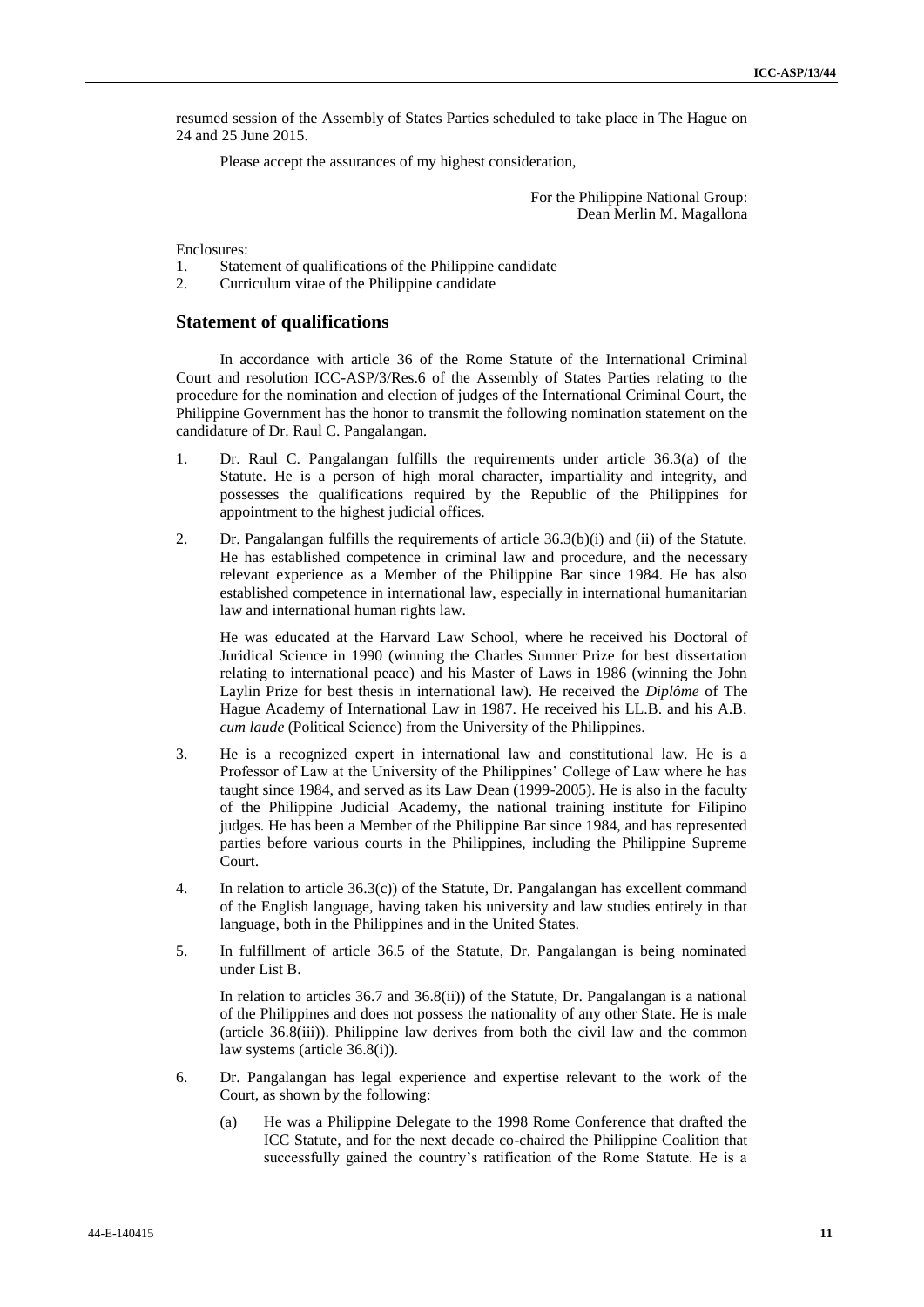contributing author to the *Commentary on the Rome Statue of the International Criminal Court* (Otto Triffterer, ed.).

- (b) He has taught international law at the Harvard Law School as Visiting Professor and has lectured at The Hague Academy of International Law for both its 2008 annual session at The Hague and its External Programmes in Asia. He has been Visiting Professor at the universities of Melbourne, Hong Kong, and Puerto Rico, and has lectured at the Irish Centre for Human Rights and the Thessaloniki Institute of International Public Law, and before the American and Japanese international law societies. For the Hague External Programme, he lectured on International Criminal Tribunals in Asia.
- (c) He has been recognized by his academic and professional peers. He sits in the governing council of the Asian Society of International Law and currently cochairs its Research and Planning Committee. Until 2014, he sat in the Executive Council of the International Association of Constitutional Law. He sits in the boards of the Asian Journal of International Law, Australian Journal of Asian Law (Melbourne University), The Third World and International Law (Osgoode Hall Law School, Canada), Ius Gentium (University of Baltimore School of Law), and Journal of East Asia and International Law (Yijun Institute of International Law, Seoul, Korea).
- (d) He has also lectured many Asian countries to promote IHL for the International Committee of the Red Cross, and has participated in the ICRC study on IHL in customary international law.
- (e) He currently chairs Bantay Katarungan (Sentinels of Justice), a public interest group that monitors anti-corruption measures and files test cases before the courts. He is a nationally recognized public intellectual, and wrote an opinion column to educate the public on legal issues (2004-12) in the Philippine Daily Inquirer, the nation's largest newspaper, of which he is currently the Publisher.
- (f) He has appeared as counsel before the Philippine Supreme Court to strike down illegal arrests carried under a state of national emergency and to enforce domestically the Philippines' international obligations on tobacco control. The Supreme Court has recognized his expertise and designated him amicus counsel on important constitutional issues, most recently, on the constitutionality of the Japan-Philippines Economic Partnership Agreement. He had earlier served as General Counsel of his University (1990-92), handling litigation, advising and drafting work for the country's national university, its President and Board of Regents.
- (g) He served as Executive Secretary of the Administrative Tribunal (1992-2006) of the Asian Development Bank, the regional multilateral lending institution for Asia, and in that capacity worked with respected international law jurists from inter alia, the United Kingdom, France, Finland and Japan.

## **Curriculum vitae**

| <b>Family name:</b>                    | Pangalangan      |
|----------------------------------------|------------------|
| <b>First name:</b>                     | Raul             |
| Middle name:                           | Cano             |
| Gender:                                | Male             |
| Date of birth:                         | 1 September 1958 |
| <b>Nationality:</b>                    | Philippines      |
| <b>Regional criteria:</b> Asia/Pacific |                  |
| <b>Marital status:</b>                 | Married          |
| List a / List b                        | List B           |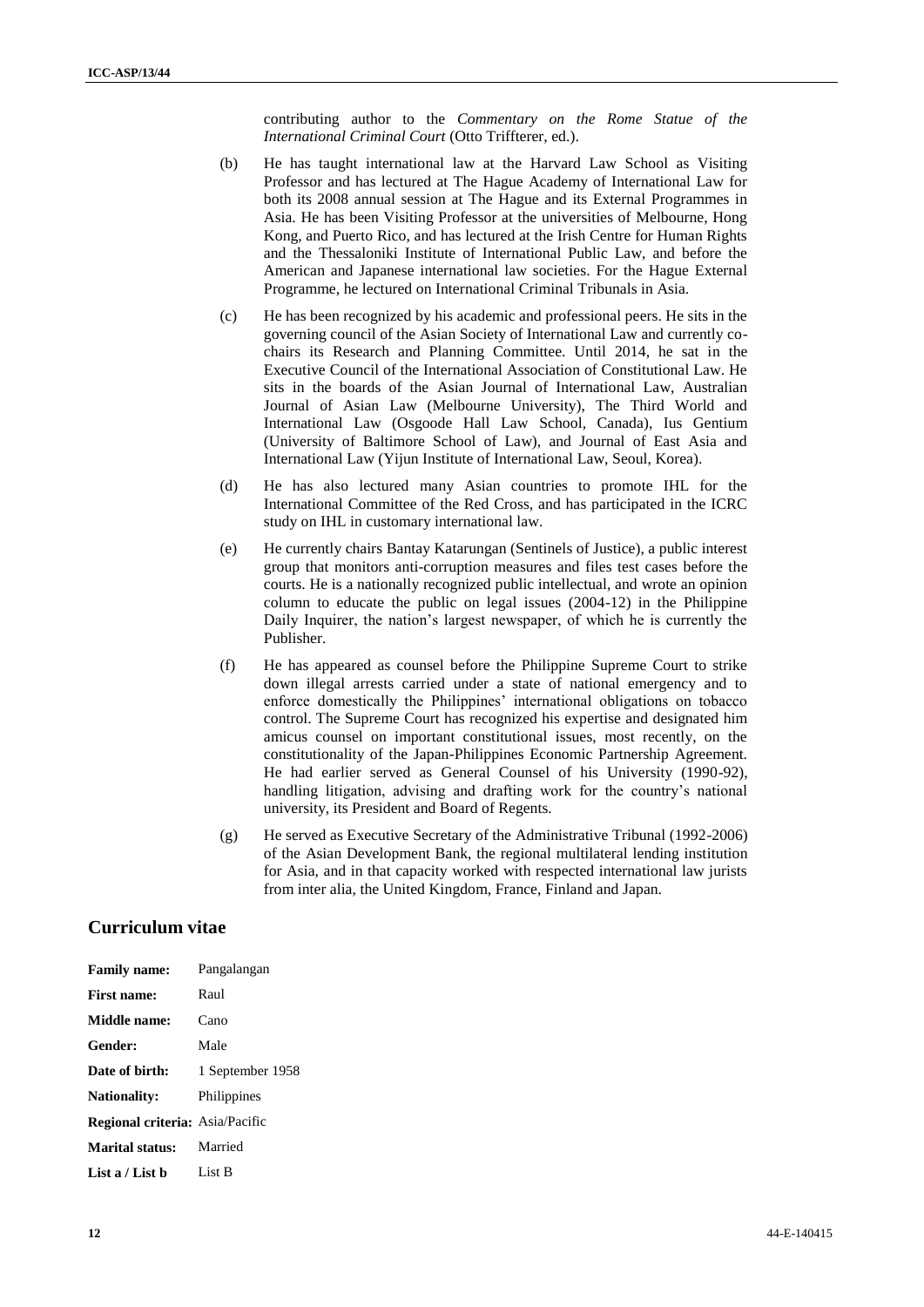**Languages** Mother tongue: Filipino

- English Written: Advanced Oral: Advanced

#### **Educational qualifications**

#### **9/1987 - 6/1990**

- *Institution:* Harvard Law School
- *Qualification(s) obtained:* Doctor of Juridical Science

#### **7/1987 – 8/1987**

- *Institution:* The Hague Academy of International Law
- *Qualification(s) obtained:* Diplôme

## **9/1985 – 6/1986**

- *Institution:* Harvard Law School
- *Qualification(s) obtained:* Master of Laws

#### **6/1979 – 5/1983**

- *Institution:* University of the Philippines
- *Qualification(s) obtained:* Bachelor of Laws

#### **6/1974 – 5/1978**

- *Institution:* University of the Philippines
- *Qualification(s) obtained:* Bachelor of Arts *cum laude* (Political Science)

#### **Professional experience**

#### **06/1984 - present**

| - Employer:         | University of the Philippines                                                                                                       |
|---------------------|-------------------------------------------------------------------------------------------------------------------------------------|
| - Post title:       | Professor of Law                                                                                                                    |
|                     | - Other information: Assistant Professor (1984); Associate Professor (1990); Full Professor (2000); Law Dean (1999-2005);<br>List B |
| $11/2011 - 11/2011$ |                                                                                                                                     |
| - <i>Employer</i> : | <b>UNITAR</b>                                                                                                                       |
| - Post title:       | Lectured in the Training in International Human Rights Law for Myanmar Officials                                                    |
|                     | - Other information: Held in Nay Pyi Daw (2011); Also in Yangon (2009); List B                                                      |
| $01/2010 - 01/2010$ |                                                                                                                                     |
| - Employer:         | University of Puerto Rico                                                                                                           |
| - Post title:       | <b>Visiting Faculty</b>                                                                                                             |
|                     | - Other information: Taught during the Winter Term; List B                                                                          |
| $06/2009 - 06/2009$ |                                                                                                                                     |
| - Employer:         | University of Melbourne                                                                                                             |
| - Post title:       | <b>Visiting Faculty</b>                                                                                                             |
|                     | - Other information: Taught an intensive course in the LL.M. program; Also in Sept 2005; List B                                     |
| $08/2008 - 08/2008$ |                                                                                                                                     |
| - Employer:         | The Hague Academy of International Law                                                                                              |
| - Post title:       | Lectured during the Annual Session at The Hague                                                                                     |
|                     | - Other information: Also Director of Studies, English Section (2000); List B                                                       |
| $09/2008 - 12/2008$ |                                                                                                                                     |
| - Employer:         | University of Hong Kong                                                                                                             |
| - Post title:       | <b>Visiting Professor</b>                                                                                                           |
|                     | - Other information: Taught in the First Semester; List B                                                                           |
| $09/2007 - 12/2007$ |                                                                                                                                     |
| - Employer:         | Harvard Law School                                                                                                                  |
| - Post title:       | <b>Visiting Professor</b>                                                                                                           |
|                     | - Other information: Taught in Spring Term 2007 ; Also in Fall Term 1998; List B                                                    |
| $08/2007 - 08/2007$ |                                                                                                                                     |
| - Employer:         | Salzburg Summer Seminar on International Criminal Law                                                                               |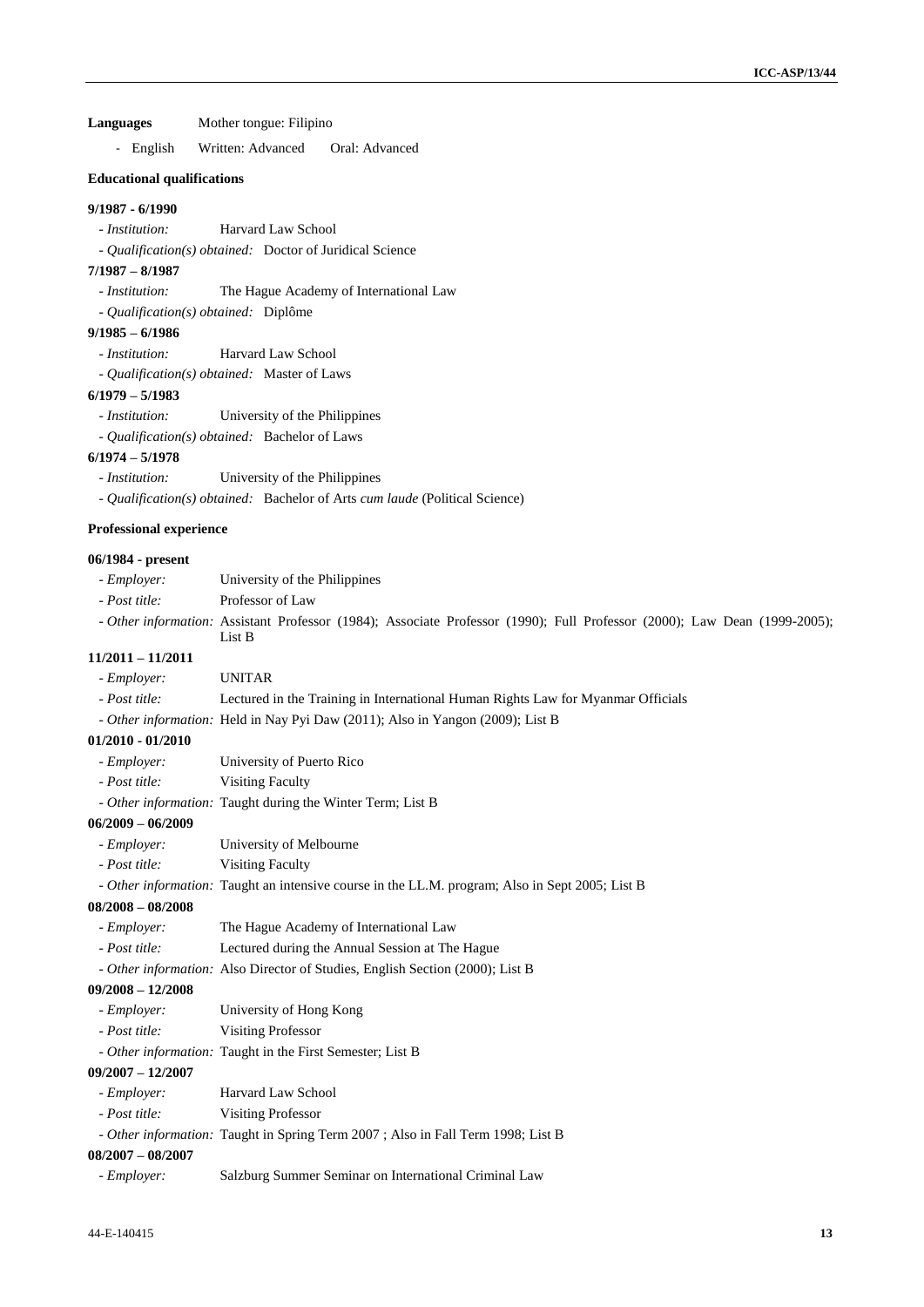| - Post title:               | Keynote Lecturer |
|-----------------------------|------------------|
| - Other information: List B |                  |

#### **08/1992 – 12/2006**

| - Employer:               |  |  |  | Administrative Tribunal of the Asian Development Bank |  |
|---------------------------|--|--|--|-------------------------------------------------------|--|
| $\mathbf{r}$ $\mathbf{r}$ |  |  |  |                                                       |  |

- *Post title:* Executive Secretary (part-time)
- *Other information:* Relevant to article 36.3(a)(i)

#### **11/2004 – 11/2004**

- *Employer:* The Hague Academy of International Law
- *Post title:* Lectured in the External Programme, Phnom Penh
- *Other information:* Also in the External Programme, Manila, January 2001; List B

#### **06/2003 – 06/2003**

- *Employer:* Irish Centre for Human Rights
- *Post title:* Lectured in Doctoral Program Seminar
- *Other information:* List B

#### **11/2001 – 11/2001**

- *Employer:* Thessaloniki Institute of International Public Law and International Relations

- *Post title:* Lecturer
- *Other information:* List B

#### **Other professional activities**

#### **10/2014**

*Activity* Peer Reviewer of Updated Commentaries on the 1949 Geneva Conventions, International Committee of the Red Cross **10/2014** 

*Activity:*Supreme Court-designated *amicus* counsel in case involving constitutional validity of Japan-Philippines Economic Partnership Agreement

#### **1999-2012**

*Activity:*Co-Chair, Philippine Coalition for the International Criminal Court

#### **01/2010**

*Activity:*Counsel in case involving domestic application of treaty obligations under the WHO Framework Convention on Tobacco Control

#### **09/2009**

*Activity:*Supreme Court-designated *amicus* counsel in case involving the country's continental shelf

#### **02/2006**

*Activity:*Counsel in case involving censorship and illegal arrests under a "state of national emergency"

### **10/2003**

*Activity:*Supreme Court-designated *amicus* counsel in case involving impeachment of a constitutional officer

#### **09/1999**

*Activity:*Academic and Governmental Expert, ICRC Committee on Customary International Humanitarian Law

#### **06/1998**

*Activity:*Philippine Delegate, Rome Conference to Establish the International Criminal Court

#### **Most relevant publications**

#### *International Law*

*Article 24, Non-Retroactivity Ratione Personae*, in Commentary on the Rome Statute of the International Criminal Court: Observers' Notes (Otto Trifterer, ed.) (Verlag C.H. Beck and Hart Publishing, 2nd ed., 2008) at 735.

*Constraints on Judicial Review of Managerial Discretion: Substantive and Procedural*, in Problems of International Administrative Law (Nassib G. Ziade, ed.) (Martinus Nijhoff, 2008).

*International Humanitarian Law and the International Criminal Court: Cases and Materials from Asia*, in XXXII Thesaurus Acroasium: The New International Criminal Law: 587-632 (Athens, 2003).

*Pushing Back the Limitations of Territorial Boundaries*, Volume 12, No. 5, European Journal of International Law 867-888 (Oxford University Press, 2001) (co-author, with R. MacCorquodale).

*The Asian Development Bank Administrative Tribunal: Constitutive Instruments and Case-Law*, 7 Asian Y.B. of Int'l L. 209-228 (2001).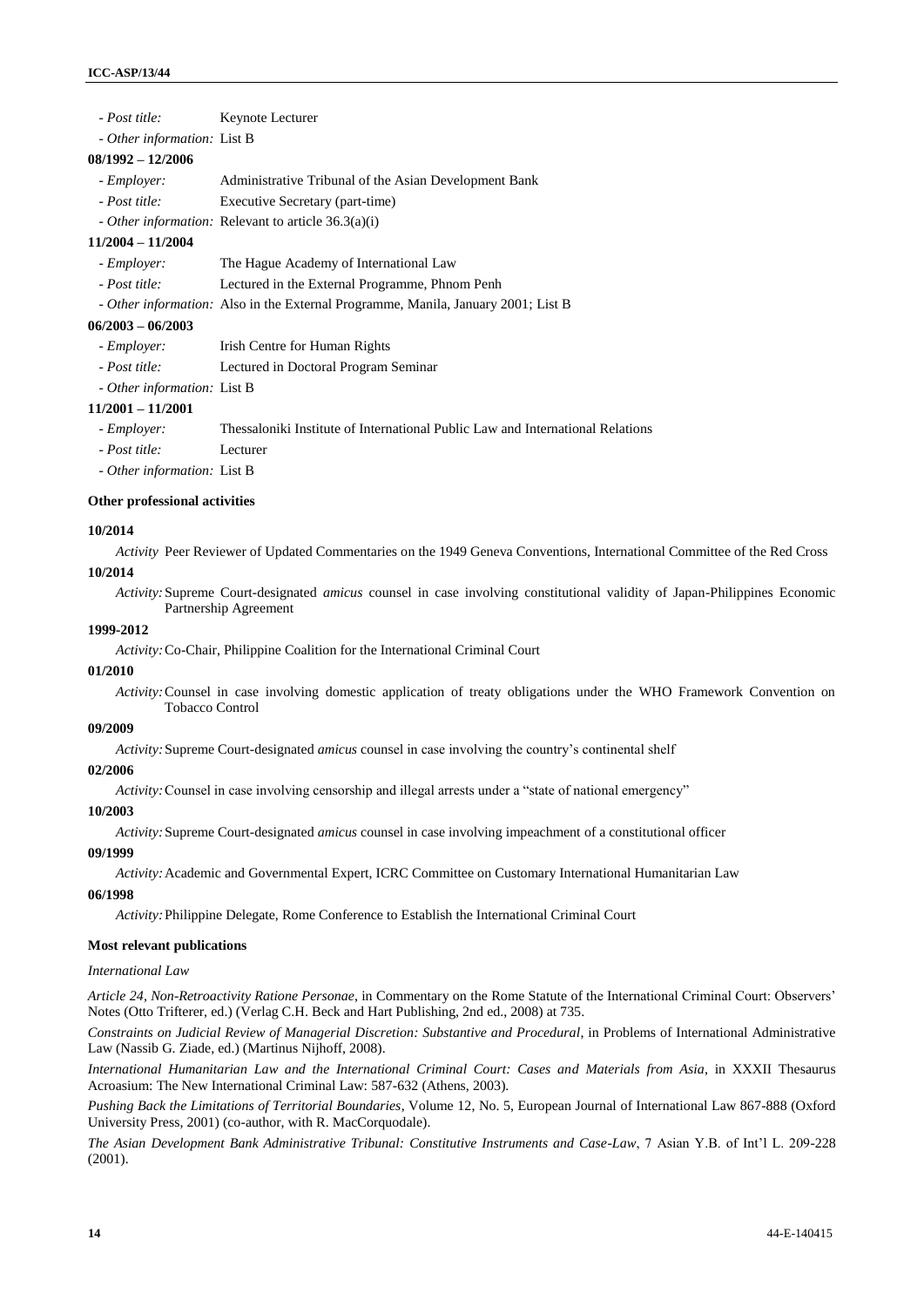*Judicial Enforcement of Human Rights in Domestic Courts*

*The Philippines' post-Marcos judiciary: the institutional turn in a populist democracy*, in Asian Courts in Context (Jiunn-rong Yeh and Wen-Chen Chang, eds.) (Cambridge University Press, 2015).

*Philippine Constitutional Law 2001-2010: Majoritarian Courts and Elite Politics*, in Constitutionalism in Asia in the early 21<sup>st</sup> Century (Chen, ed.) (Cambridge University Press, 2014)

Access To Justice A Manual For PWD Rights Advocates*,* vols. 1 and 2 (American Bar Association, 2014).

*The Domestic Implementation of the International Right to Health: The Philippine Experience*, in Advancing the Human Right to Health (Zuniga JM, Marks SP, Gostin LO, eds.) (Oxford University Press, 2013).

*Human rights discourse in post-Marcos Philippines: from substance to procedure*, in Human Rights in Asia (Brian Galligan and Thomas Davis, eds.) (Edward Elgar Publishing, Melbourne 2011).

*Political Emergencies in the Philippines: Changing Labels and the Unchanging Need for Legitimacy* in Emergency Powers in Asia (Ramraj and Thiruvengadam, eds.) (Cambridge University Press, 2010).

*The Right to Privacy and Access to Cell Phone Evidence* (European Union-Philippines Justice Support Programme (EPJUST), Manila, 2010).

*The Philippines: The Persistence Of Rights Discourse vis-à-vis Substantive Social Claims*, in R. Peerenboom and A. Chen (ed.), Human Rights in Asia: A Comparative Legal Study of Twelve Asian Jurisdictions, France and the USA (Routledge, London, NY, 2006).

#### **Most relevant seminars**

Plenary Speaker, *The New Public/Private Distinction: Religion as Public Sphere, IXth World Congress of Constitutional Law (Oslo,* Norway, 2014).

Human Rights training for Indonesian Judges and Lecturers, Norwegian Centre for Human Rights (Semarang, 2013; also Medan, 2011).

ICRC regional meeting on the implementation of IHL for East and South East Asia (Beijing, 2013).

Lecturer, Capacity Building Seminar on Freedom of Expression for Burmese Lawyers, Human Rights Defenders and Journalists (Mae Sot refugee center, Thailand, 2012),

ICRC Workshop on the Protection of Civilians (Singapore, 2010).

Public Briefing on Republic Act No. 9851: Philippine Act on Crimes Against International Humanitarian

Law, Genocide, and Other Crimes Against Humanity (Manila, 2010).

Plenary Speaker, *Asian Perspectives on the International Criminal Court*, 2nd Annual Meeting of the Asian Society of International Law (Tokyo University, 2009).

Keynote speaker, *Salzburg Seminar on International Criminal Law* (August 2007).

Plenary speaker, VIIth World Congress of the International Association of Constitutional Law, Athens, Greece (June 2007).

Plenary speaker, *International Criminal Justice: Perspectives from Asia*, Japan Society of International Law, Annual Meeting, Nagoya University (October 2003).

National Covenor, South East Asia Media Defence Litigation Conference, Hong Kong University (Journalism and Media Studies Centre, HKU; Southeast Asian Press Alliance; Oxford University and the International Bar Association (May 2007).

#### **Membership of professional associations and societies**

*Academic and Professional Societies*

Integrated Bar of the Philippines

Executive Council, Asian Society of International Law (current)

Executive Council, International Association of Constitutional Law (2007-14)

Trustee, Philippine Society of International Law

*Editorial Boards*

Publisher, Philippine Daily Inquirer (since October 2012)

Asian Yearbook of International Law (Rotterdam, The Netherlands)

Asian Journal of International Law (Cambridge University Press)

Australian Journal of Asian Law (Melbourne University)

The Third World and International Law (Osgoode Hall Law School, York University, Canada)

Ius Gentium (Center for International and Comparative Law, University of Baltimore School of Law)

Nationalism and Internationalism series, Center for International and Comparative Law, University of Baltimore School of Law

Journal of East Asia and International Law (Yijun Institute of International Law, Seoul, Korea)

Revue de Droit Constitutionnel (Istanbul, Turkey)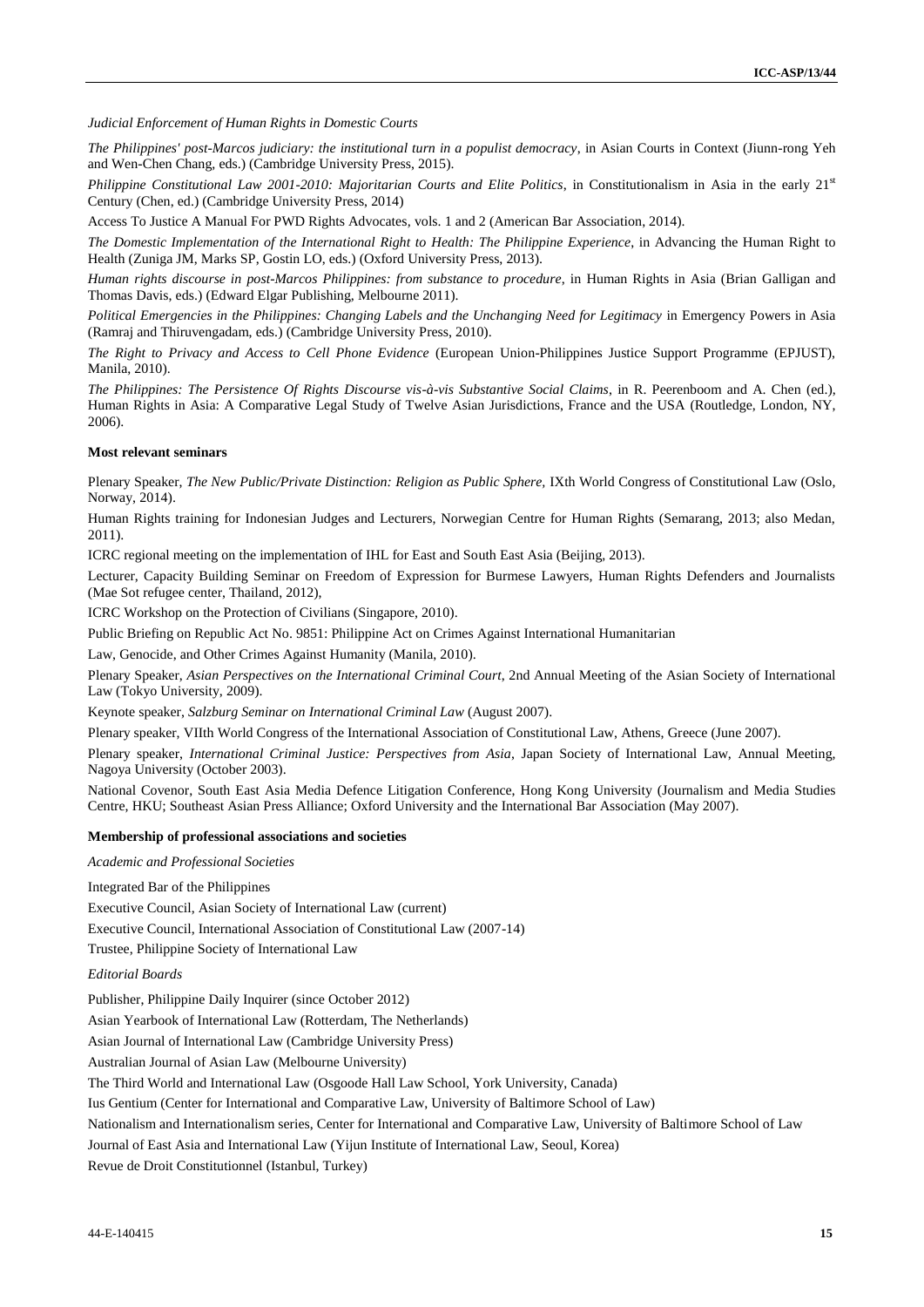Asia-Pacific Yearbook of International Humanitarian Law (Univ. of the Philippines)

Law and Society Journal (Univ. of the Philippines)

Advisory Council, Bangor Centre for International Law (Gwynedd, United Kingdom)

Editorial Board, Asian Law Series/Brill Academic Publishers (Asian Law Center, KoGuan Law School, Shanghai Jiao Tong University)

#### **Awards and honours**

2012-13 Asian Public Intellectual Fellow (Nippon Foundation, Japan)

2011-12 Senator Edgardo J. Angara Fellow for the Centennial of the University of the Philippines

- 2010 Hochelaga Lecture, Hong Kong University
- 2005 Fellow, Bellagio Study and Conference Center, Rockefeller Foundation
- 2004 Asian Scholar, Asia Law Program, Melbourne University
- 1990 Sumner Prize (best dissertation on issues relating to international peace, Harvard)
- 1988 John D. and Catherine T. MacArthur Dissertation Scholar (Harvard)
- 1988 Jennings Randolph Scholar, U.S. Institute of Peace
- 1986 Laylin Prize (best thesis in international law, Harvard)
- 1986 Clyde Ferguson Fellow in Human Rights (Harvard)
- 1983 U.P. Law Center, 20<sup>th</sup> Anniversary Prize for best student essay in the Philippine Law Journal

#### **Personal interests**

PADI-licensed Scuba Diver (since 2005)